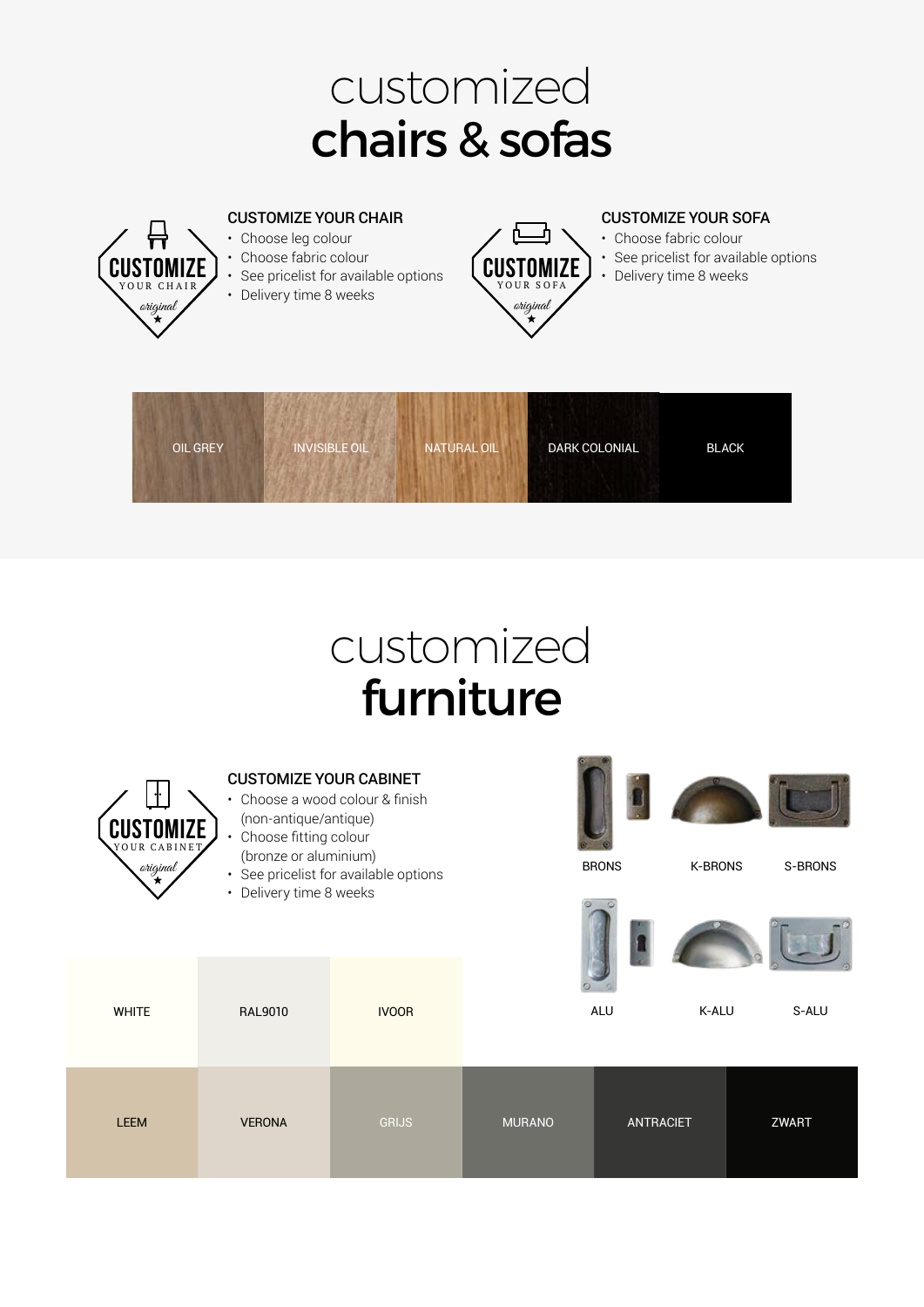### quartz colours

original

**CUSTOM** YOUR CHAIR

Quartz fabric is only available on selected chairs and also available in fire retardant (see pricelist)

C

**RETARDAN** 

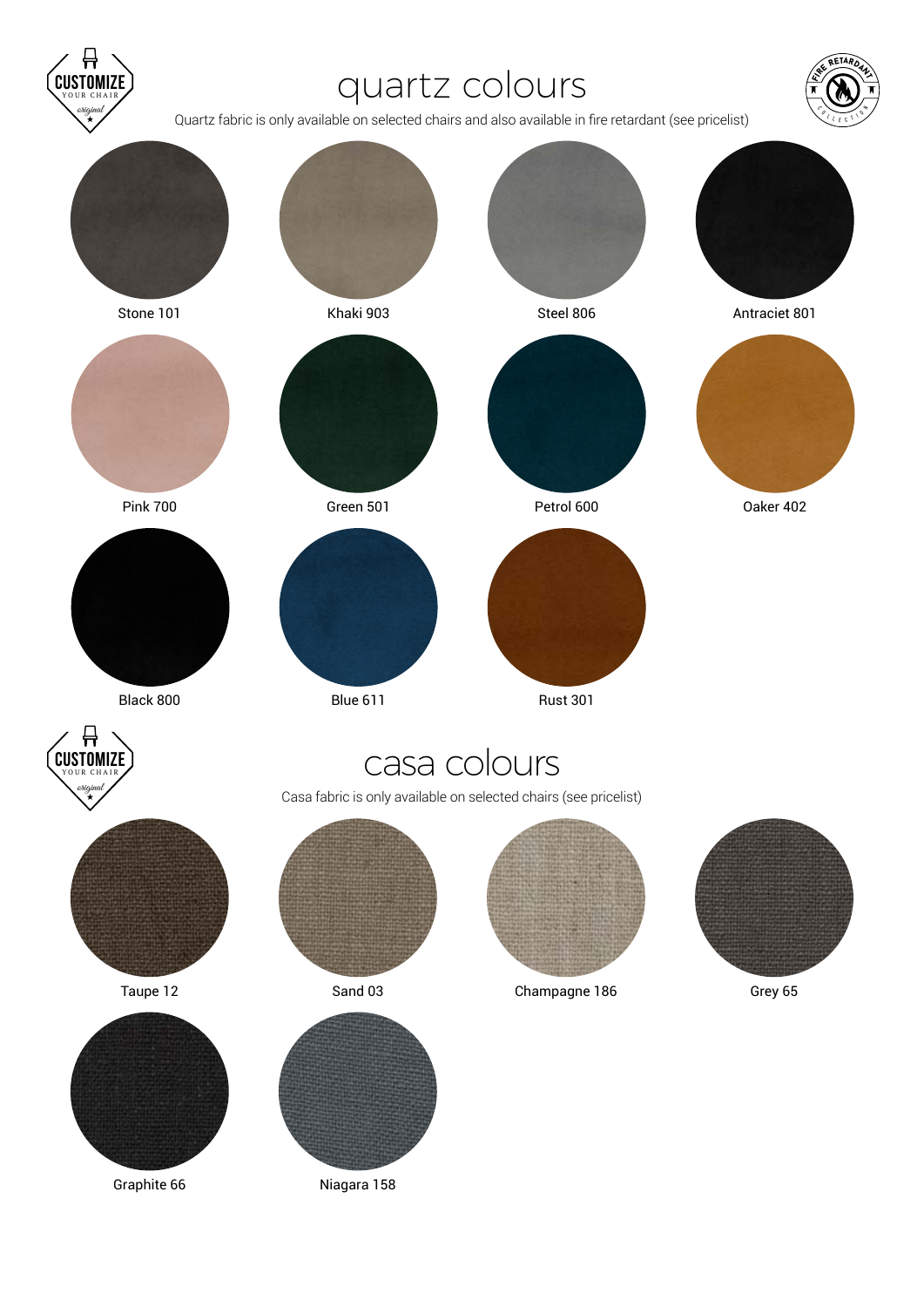#### emerald colours

Emerald fabric is only available on selected chairs (see pricelist)



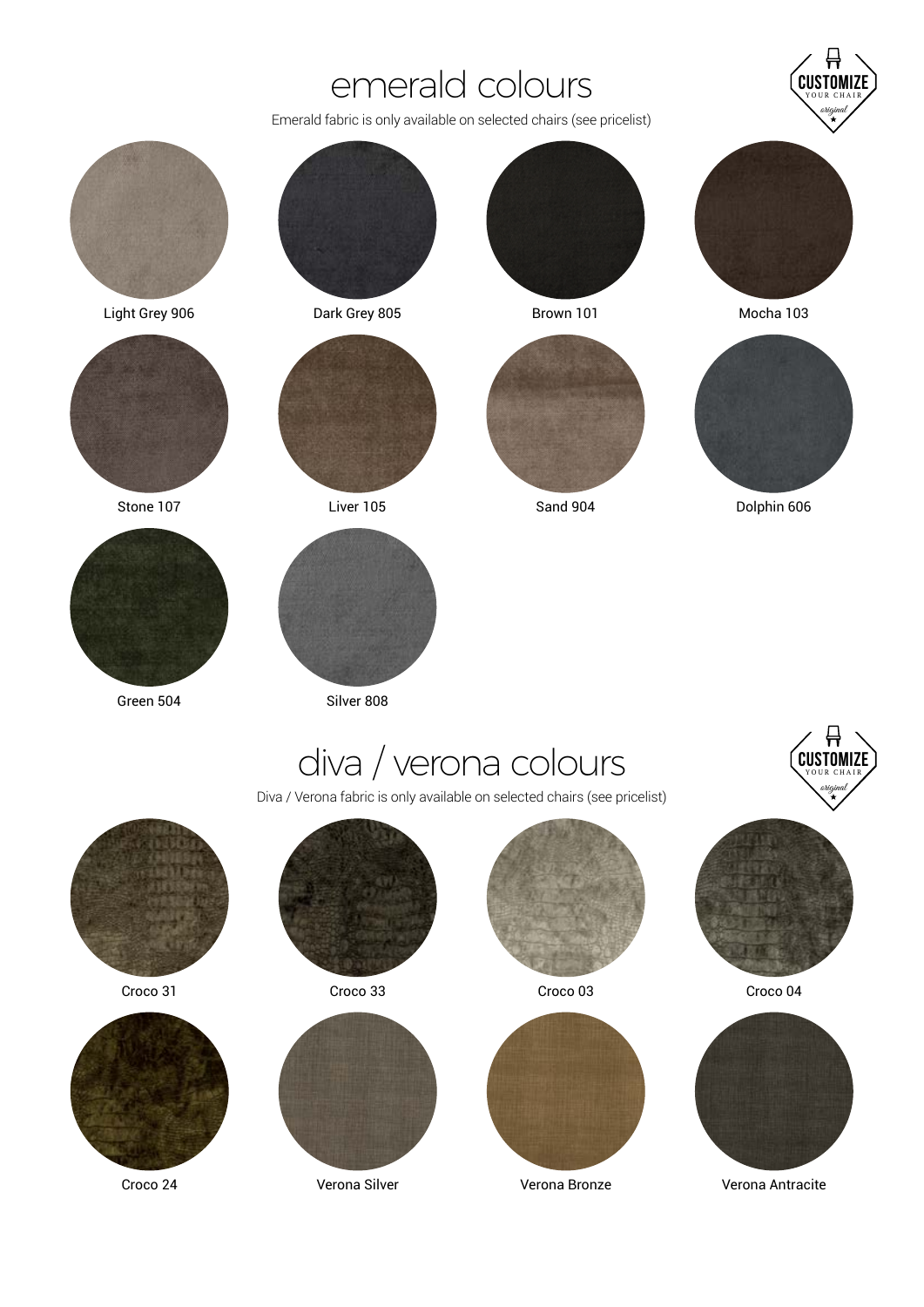

## juke colours

Juke fabric is only available on selected chairs (see pricelist)